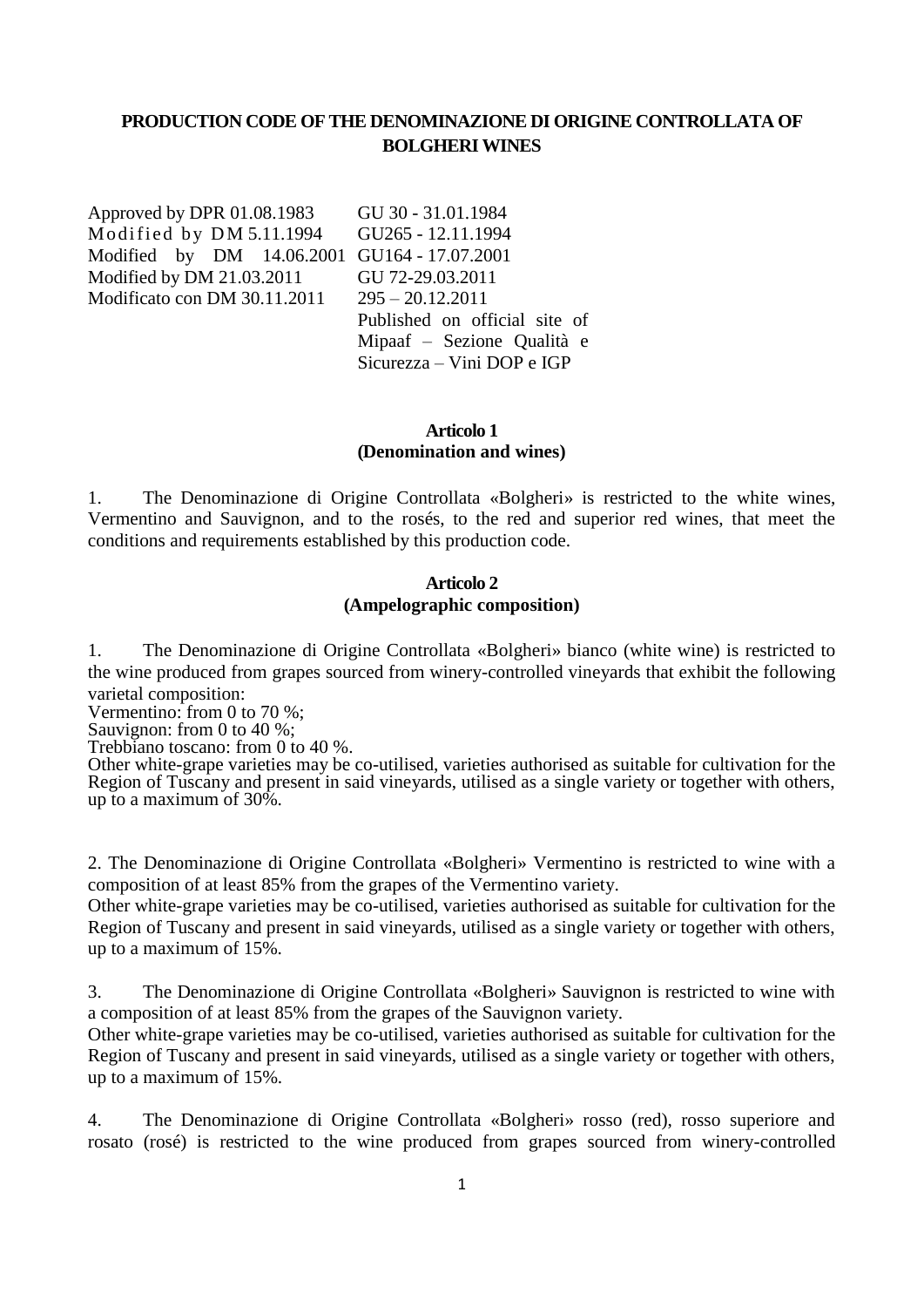vineyards that exhibit the following varietal composition: Cabernet Sauvignon: from 0 to 100%; Merlot: from 0 to  $100\%$ : Cabernet Franc: from 0 to 100%; Syrah: from 0 to 50%; Sangiovese: from 0 to 50%. Other red-grape varieties may be co-utilised, varieties authorised as suitable for cultivation for the Region of Tuscany and present in said vineyards, utilised as a single variety or together with others, up to a maximum of 30%.

5. *Attachment 1* contains a list of the complementary varieties that may be co-utilised in the production of the above-listed wines; they are listed in the Registro Nazionale delle Varietà di Vite per Uve da Vino (National Registry of Wine-grape Varieties) approved by D.M. (Ministerial Decree) 7 May 2004 (published in the Gazzetta Ufficiale no.242 of 10 October 2004), and by subsequent updates.

### **Articolo 3 (Production area)**

1. The grapes dedicated to the production of Denominazione di Origine Controllata «Bolgheri» wines must be grown in the area under the administrative jurisdiction of the Commune of Castagneto Carducci in the Province of Livorno, with the sole exception of the areas located to the west of the old route of the State Highway Aurelia.

#### **Articolo 4**

### **(Viticulture regulations)**

1. The environmental conditions and cultivation practices of the vineyards dedicated to the production of Denominazione di Origine Controllata «Bolgheri» wines must be those that are traditional to the area and in any case appropriate for yielding grapes and subsequent wines that exhibit obvious characteristics of high quality.

2. Vineyard layouts, training systems, and pruning practices must be those in general use in the area and in any case such as will not change the characteristics of either grapes or wines. Expansive training systems shall not be utilised.

3. Any forcing operation is forbidden. Emergency irrigation is allowed.

4. All vineyards planted or replanted after the entrance into legal effect of the production code approved by D.M. of 21 March 2011 shall have a density of at least 4.500 vines per hectare calculated according to a vineyard with a maximum of 2.5 metres between the vine-rows.

5. Production of grapes for Denominazione di Origine Controllata «Bolgheri» bianco, Vermentino and Sauvignon wines shall not exceed 12 tonnes per hectare in single-variety vineyards.

Production of grapes for Denominazione di Origine Controllata «Bolgheri» rosato shall not exceed 9 tonnes per hectare in single-variety vineyards.

Production of grapes for Denominazione di Origine Controllata «Bolgheri» rosso shall not exceed 9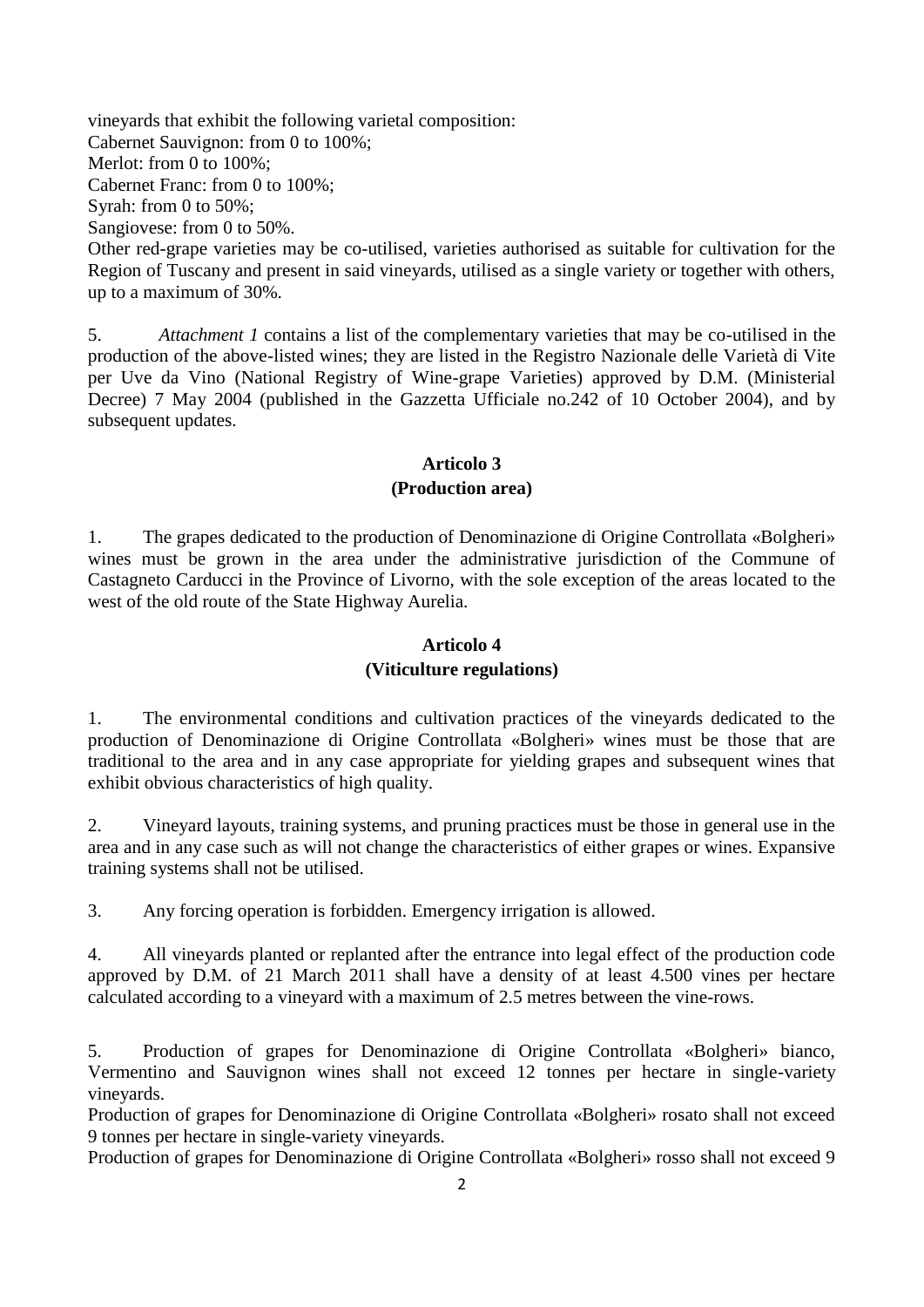tonnes per hectare in single-variety vineyards, with an average yield per vine of 2 kg.

For rosso superiore and rosso superiore with designation of vineyard the yield shall not exceed 8 tonnes per hectare in single-variety vineyards, and its yield per vine shall not exceed 1,8 kg.

Regarding these limits, crop yield, determined by a careful crop survey, shall be reported even in growing years of exceptionally heavy crop, as long as the overall crop in the vineyard does not exceed the set limit by 20%. The overage, to a maximum limit of 20%, has no right to the Denominazione di Origine Controllata designation.

6. The grapes dedicated to vinification shall ensure to Bolgheri» bianco, Vermentino and Sauvignon a minimum finished alcohol of 10.50%, to the «Bolgheri» rosso and rosato a minimum finished alcohol of 11.50%, and to the «Bolgheri» rosso superiore a minimum finished alcohol of 12.00%.

### **Articolo 5 (Vinification regulations)**

1. The operations of fermentation, maturation, bottling and bottle-ageing of the wines specified in art. 1 shall be performed within the administrative area of the commune of Castagneto Carducci. In conformity with art. 8 of UE Reg. n.607/2009, bottling must be performed in the said geographical area in order to safeguard its quality and reputation, and to guarantee the wine's origin and the effectiveness of quality monitoring.

In conformity with the same art. 8 of UE Reg. n.607/2009, to preserve the pre-existing rights of parties that have traditionally performed bottling outside the area of the Comune of Castagneto Carducci, individual authorisations are allowed, under conditions specified in art.10, paragraphs 3 and 4 of legislative decree n.61/2010.

2. The maximum yield of grapes into finished wine shall not exceed 70% for «Bolgheri» rosso, rosso superiore, and rosato. Should yield exceed this limit, but not over 75%, the excess does not have right to Denominazione di Origine Controllata designation. For yields over 75% the right to Denominazione di Origine Controllata designation for the entire crop shall be withdrawn. The maximum yield of grapes into finished wine shall not exceed 65% for «Bolgheri» bianco,

Vermentino and Sauvignon.

Should yield exceed this limit, but not over 70%, the excess does not have the right to Denominazione di Origine Controllata designation. For yields over 70% the right to Denominazione di Origine Controllata designation for the entire crop shall be withdrawn.

3. For the fermentation of the Denominazione di Origine Controllata wines specified in art. 1 only those oenological procedures are allowed that are local, appropriate, and consistent, such as to confer on those wines their distinctive individual qualities.

4. The Denominazione di Origine Controllata «Bolgheri» rosso may be released only after a suitable period of maturation, namely, not before the first September on the year following harvest..

5. The Denominazione di Origine Controllata «Bolgheri» superiore wine must receive ageing that lasts a minimum of 2 years, calculated from 1 January of the year following the harvest, of which at least one year shall be in oak barrels.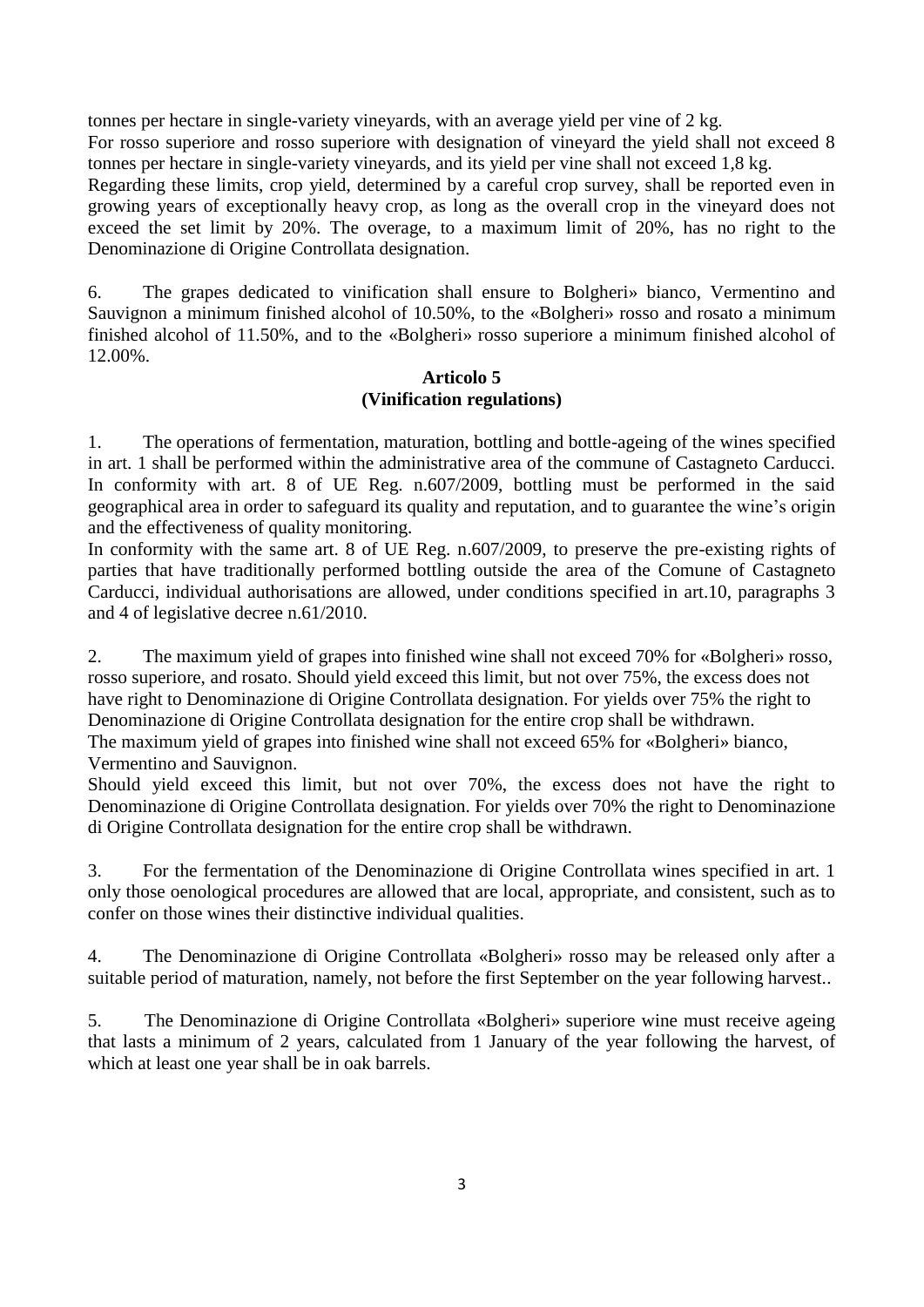#### **Articolo 6 (Sensorial characteristics)**

1. The Denominazione di Origine Controllata «Bolgheri» wines, shall exhibit, at the moment of their release to the market, the following qualities:

«Bolgheri» bianco: appearance: staw yellow; bouquet: elegant, graceful; palate: dry, well-balanced, full-flavoured; minimum finished alcohol: 11,00% vol; minimum total acidity: 4.5 g/l; minimum non-reducing extract : 16.0 g/l.

«Bolgheri» Vermentino: appearance: straw yellow; bouquet: elegant, distinctive; palate: dry, well-balanced, smooth; minimum finished alcohol: 11.00% vol; minimum total acidity: 4.5 g/l; minimum non-reducing extract: 18.0 g/l.

«Bolgheri» Sauvignon: appearance: straw yellow; bouquet: elegant, distinctive, lightly aromatic palate: dry, well-balanced; minimum finished alcohol: 10.50% vol; minimum total acidity: 4.5 g/l; minimum non-reducing extract: 18.0 g/l*.*

«Bolgheri» rosato: appearance: pink; bouquet: heady, youthful, and elegant; palate: dry, well-balanced; minimum finished alcohol: 11.50%; minimum total acidity: 4.5 g/l; minimum non-reducing extract: 18.0 g/l.

«Bolgheri» rosso: appearance: from ruby red to garnet; bouquet: intensely heady and rich; palate: dry, well-balanced; minimum finished alcohol: 11.50%; minimum total acidity: 4.5 g/l; minimum non-reducing extract: 22.0 g/l.

«Bolgheri» rosso superiore and «Bolgheri» with designation of vineyard: appearance: intense ruby red or garnet; bouquet: heady, rich, and elegant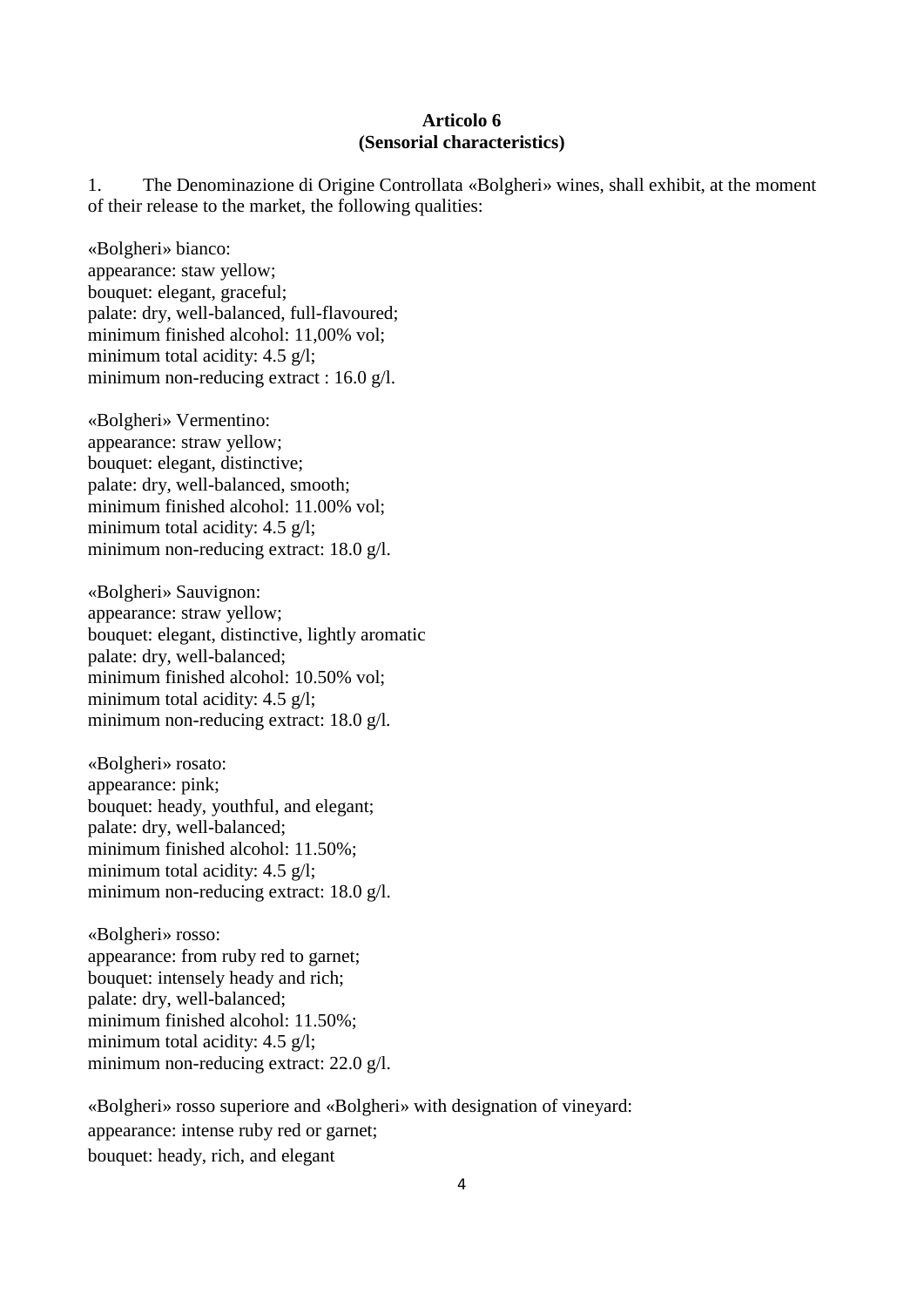palate: dry, full-volumed, firm, and well-balanced, with impressive, elegant structure minimum finished alcohol: 12.50%; minimum total acidity: 4.5 g/l: minimum non-reducing extract: 24.0 g/l.

## **Articolo 7 (Labelling, designation, presentation)**

1. For the label designation of Denominazione di Origine Controllata «Bolgheri» wines, the name of the grape variety, where allowed, shall be graphically expressed on the label in printed characters whose size does not exceed that of the denomination of origin.

2. For the designation and presentation of Denominazione di Origine Controllata «Bolgheri» wines, the addition of any descriptive terms different from those specified in the present Production Code is forbidden, including adjectives such as extra, elegant, select, selected, and similar terms. The use of indications referring to winery names, company titles, and private brands expressing no quality judgments and unlikely to mislead the consumer are nonetheless allowed.

3. Wines bearing the Denominazione di Origine Controllata «Bolgheri designation may use the term "vineyard" on the label, followed the relevant toponym or traditional name, always in accord with conditions specified in current regulations and provided that such toponyms or traditional names are included in the relevant regional list as per art.6, paragraph 8 of legislative decree n. 61/2010.

In the presentation or designation of the product, the term "vineyard" followed by the relevant toponym or traditional name shall be located immediately underneath both the designation «Bolgheri» as well as that of the traditional specification of "Denominazione di Origine Controllata Superiore." In this case, it is forbidden to refer to the colour "rosso."

4. The bottles or other containers of Denominazione Origine Controllata «Bolgheri» shall bear an indication of the vintage year of the grape crop..

## **Articolo 8 (Packaging)**

1. For their release to the public, the bottles or other containers of less than 5 litres in which «Bolgheri» wines may be packaged shall appear appropriate to their character as a prestigious wine, including the dressing of the bottle or container itself.

2. For release to the public, «Bolgheri» wine shall be in containers exclusively of the following capacities in litres: 0.375, 0.750, 1.5, 3.0, 6.0, 9.0, and 12.00. The container utilised for «Bolgheri» rosso and rosso superiore shall be a dark-coloured glass bottle in the Bordeaux shape.

3. The closure of containers utilised for release to the public of «Bolgheri» rosso superiore shall consist of a natural cork even with the top of the bottle.

For all the other types of wine closures are allowed as per current regulations.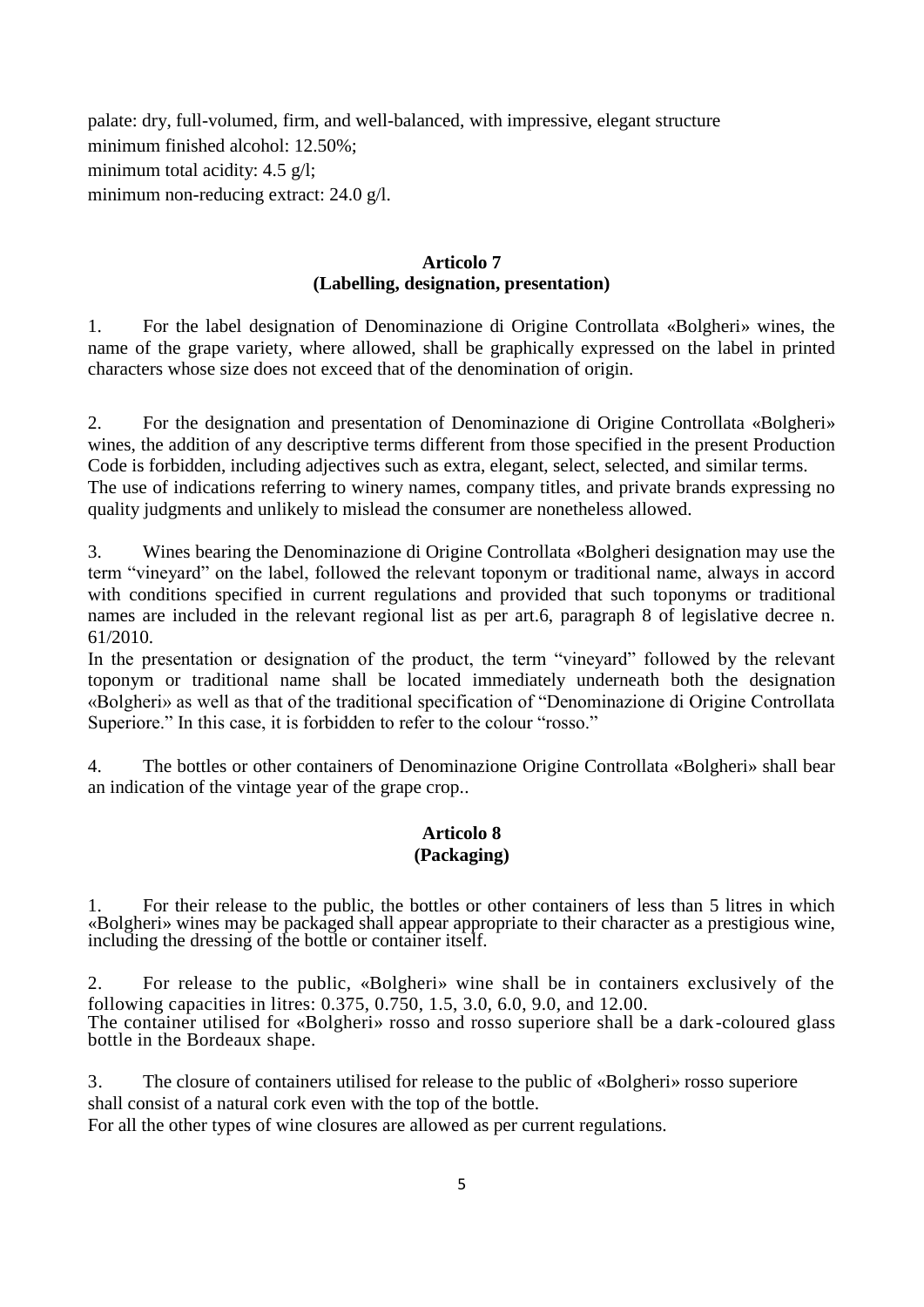### **Articolo 9 (Bond with the geographical area)**

#### **A) Information on the geographical area.**

A1) Natural factors bearing on the bond.

The delimited geographical zone comprises the entire administrative area of the Commune of Castagneto Carducci to the east of State Highway 1 Via Aurelia.

Climate and soils analysis of the environment demonstrates that the local agro-climatic factors combine to create a terroir for high-quality viticulture. In particular, analysis of climate resources shows excellent levels of sunlight, heat, and rainfall. The bio-climatic indices of Huglin, at 2444, and of Winkler, at 1747, place this area at levels similar to those encountered in the finest international and Italian growing areas. The orography is characterised by a line of hills lying in a north-south orientation, fairly parallel to the coast, with summits varying between 250 and 400 metres' elevation. At the extreme east of the area is a hill-foot band with vineyards and to the west the Tyrrhenian Sea. To the north and south are two rivers, the Cecina and the Cornia, respectively.

This general topographic disposition is quite favourable to the intensification of rainfall, inasmuch as, for example, low-pressure conditions in the Tyrrhenian bring onto land a mass of moist air from the southwest. The hills protect the vineyards from severe winter conditions, while during the summer the rivers and the water mass of the Tyrrhenian in combination mitigate high temperatures and encourage optimal ripeness levels in the grapes.

The average temperature and rainfall levels are the following:

Minimum temperature: 9.6°C

Maximum temperature: 19.4°C

Average temperature: 14.5°C

Rainfall: 584mm

Water deficit: 205mm

Recent zonation studies by Prof. Attilio Scienza of the University of Milan identified 27 soil units, organised into 16 landscape units. Almost all of the areas are marked by a high geo-pedologic soil heterogeneity, ranging from sandy, sandy clay loam, and clay sand to clay or silty clay. In addition, the soils are weakly alkaline and alkaline, with negligible salinity and no problems related to sodium or active limestone.

A2) Human factors related to the bond

Cultivation of the grapevine in the Castagneto Carducci area has very ancient roots, with evidence dating back to the Etruscans and then to the Romans, with Pliny and Rutilius Namatianus. More recent evidence comes from the medieval period and the presence of numerous monasteries and ecclesiastical estates. In the late 17<sup>th</sup> century, the Gherardesca family introduced viticulture in the areas of San Guido e Belvedere. The following century saw significant production in the area of Segalari, with documented quality-wine production in Grattamacco, Lamentano, Sant'Agata, Il Castellaccio, Casavecchia, and Felciaino. Beginning in 1790, there were new vineyard plantings, above all in the vicinity of Bolgheri, which boosted the area's wine production; moreover, the following years brought improvement in viticulture itself, with vineyards going into viticulturallyoutstanding areas such as Montepergoli and the valley of the Rotone. Conte Guido Alberto della Gherardesca, in the first half of the19th century, raised oenology to a new level by hiring experts, such as Giuseppe Mazzanti in Bolgheri. In 1816, the first experimental vineyards were planted, at Le Capanne di Castiglioncello, where the first Sassicaia vineyard was later planted, in the Castelluccio basin. The selected oenological programme was based not only on terroir, but in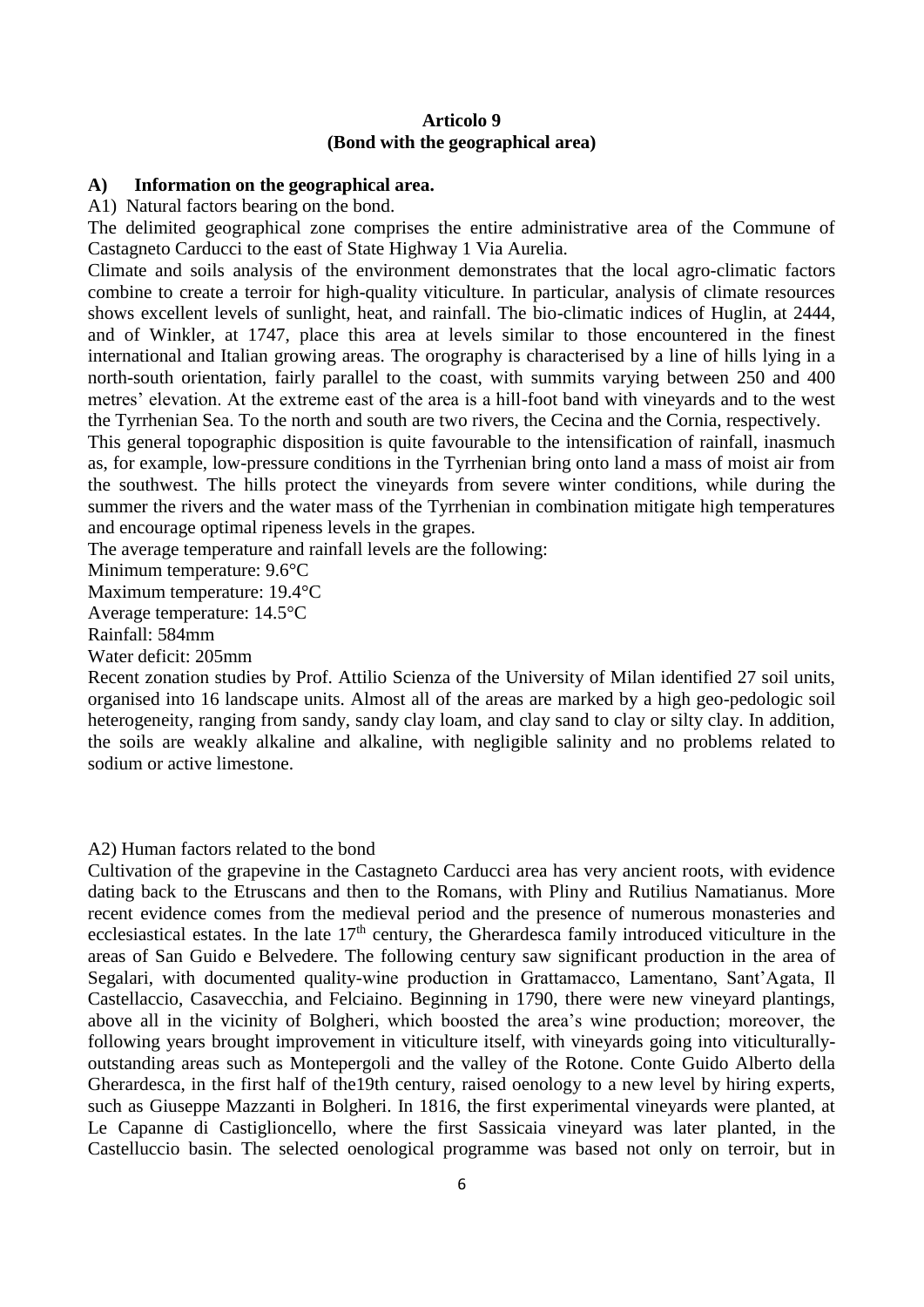particular on the French winemaking culture, with attention paid to vinification practices and to the varieties utilised in France. Exemplary of this was the attention directed both by Conte Guido Alberto and by Mazzanti to French grapes, in particular Gamay, Cabernet, and Syrah.

The destruction of the vineyards as a result of the phylloxera attacks in the early  $20<sup>th</sup>$  century forced reconsideration of the composition of the vineyards and of the grapes most suitable to the area. After an intermediate period, between the two wars, the opinions of Marchese Mario Incisa della Rocchetta and his preference for French varieties gained general adherence, and results proved that the wines made here from French grapes, from Bordeaux in particular, were fully able to stand alongside the world's most famous.

These initial vineyards, planted as early as 1944, were placed on a high hill, aspected east, inasmuch it was thought that the marine influence would prove unfavourable for the quality of the wine. Once this preconception was quickly discarded, it was clear that the best soils were at the hillfoot and on the plain, and that the sea, in fact, exercised a beneficent influence on the ripening process. The official consecration of the Sassicaia wine occurred in 1978, when the journal *Decanter* published a comparative tasting of Cabernet Sauvignon wines produced around the world and Sassicaia placed first. Later, the 1985 vintage of Sassicaia competed in a Grand Jury Européen tasting with the Bordeaux Grands Crus and was awarded first place. But the Sassicaia wine was not an isolated phenomenon, for beginning in the 1980s, it was joined by numerous other wines made by celebrated wineries, which amassed an enormous number of accolades. Just to cite a few, Bolgheri wines achieved outstanding results in the wine guides of *Gambero Rosso* (Tre Bicchieri), *L'Espresso*, *Veronelli*, *Duemilavini, Luca Maroni*, and fine reviews as well in wine publications such as *Wine Spectator, Wine Advocate, Wine Enthusiast, Decanter Magazine, La Revue du Vin de France, Fine Wine, Taste, Weinwirtschaft, Falstaff, Feinschmecker, Vinart Japan*, and numerous others. It is thus clear that "Bolgheri" DOC wines are at an absolute level of quality and enjoy an international standing.

The DOC designation was granted with the DPR (Presidential Decree) of 1 August 1983, and the official Production Code was modified and enlarged with the DPR of 5 November 1994, 14 June 2011, and 21 March 2011.

Hunan intervention in the Bolgheri terroir has made it possible to optimise the selection of a variety in accord with the landscape unit and with soil type.

The grape varieties, both white and red, specified in this Production Code as the specified ampelographic composition have proven to be, in this sense, the best high-quality selections for this area. The human factor has, further, influenced all cultivation practices. The training system should not be dense or expansive, but vertically-trained and pruned to spurred cordon or Guyot; the vineyard layout should have sufficient vine-density to prevent excessive cropping, as should the pruning practices and the genetic material is selected based on soil and local climate characteristics. Vineyard practices are those faithful and consistent to high-quality viticulture, and irrigation is utilised only in emergency circumstances. Winemaking procedures are those classic to the area for red-wine production, appropriately differentiated for the production of standard-label wines and superiore wines; the latter designates more firmly-structured wines, whose production requires specified, obligatory periods of maturation and ageing in *botte* and bottle. For white-wine production, the procedures are such as to yield wines that are fresh, full-flavoured, and aromatic.

### **B) Information on the quality and characteristics of the wine is essentially and exclusively attributable to their geographical environment.**

The particular orographic configuration of the Bolgheri terroir and its consequential agro-climatic influences favour a ripening process that is always constant and complete.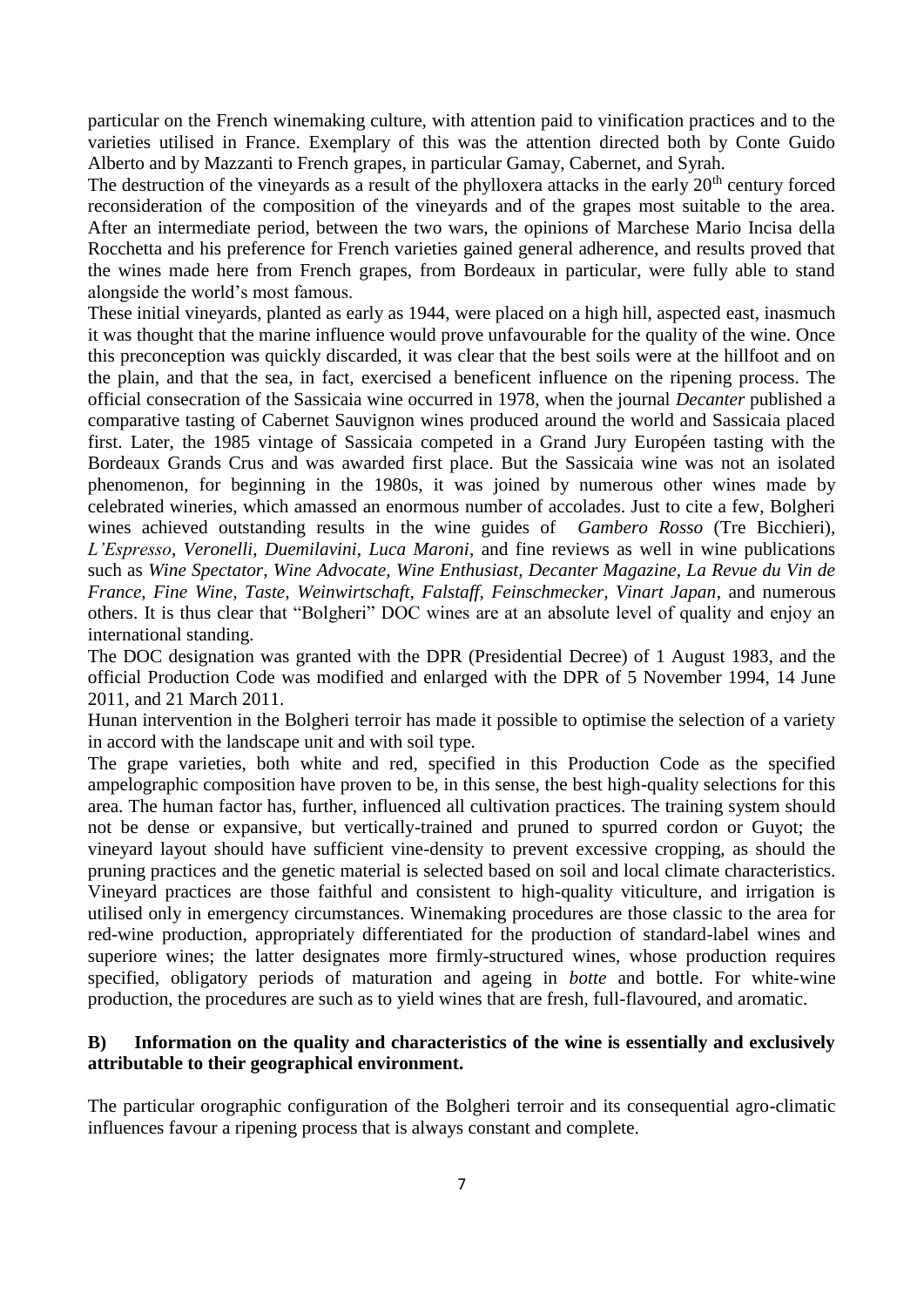Soil variability is a crucial factor that ensures that the wines embody the complexity and length that are hallmarks of high-quality wines.

Such qualities and characteristics are, as described in art. 6 of this Production Code, confirmed by laboratory analyses; from an analytic and organoleptic point of view, these wines exhibit qualities whose overall character exceeds the minimum parameters established by this Code and make it possible to clearly identify them as products of this geographic environment and deeply reflective of the characteristics of this terroir.

## **C) Inter Causative interaction among the factors listed in A) and in B), above.**

The quality of the Bolgheri area wines is always the result of the combined action of a complex of generative factors that act on diverse levels. Among the growing areas, the soils most suitable to rewine production are selected, as distinguished from those most suitable to white-wine production. The effects of latitude, with its consequent influence on the daily cycle and on solar radiation, combine with orographic factors (slope, aspect, and site) to shape a unique topoclimate.

Topoclimatic variables are continuously monitored.

Chemical analyses performed regularly on samples of both red and white wines show that there is a correlation between annual growing-year weather conditions and the analytic levels of parameters such as alcohol content, total acidity, pH, ash, total dry extract, and reducing extract. The actual levels are in any case always higher than those specified as minimums in the Code. The interaction between the human factor and the environment thus receives its confirmation, since the resultant wines are the fruit of what the vineyard offers and not products of subsequent manipulation aiming to uniformise in a manner independent of the environment.

### **Articolo 10 (References to monitoring body)**

1. Name and address of monitoring body: Camera di Commercio Industria e Artigianato Livorno Piazza Municipio, 48 57125 Livorno Tel. 0586 231111 Fax: 0586/886689 Posta elettronica: [lucia.goti@li.camcom.it](mailto:lucia.goti@li.camcom.it)

2. The Camera di Commercio di Livorno (Chamber of Commerce in Livorno/Leghorn) is the monitoring body authorised by the Ministero delle Politiche Agricole Alimentari e Forestali (Ministry of Food Products and Forestry Policies) to perform an annual evaluation of adherence to the regulations of this Production Code, in accord with art. 25, paragraph 1, first line-start, letters a and c, and with art. 26 of EU Reg. n. 607/2009, for products enjoying DOP protection. The said Chamber exercises a methodology involving systemic controls through the entire production chain (viticulture, production, packaging), in conformity with the above-cited art. 25, par. 1, 2nd linestart, letter c.

3. In particular, the Chamber of Commerce of Livorno ensures the acquisition of instructive documentation pertaining to the performance of the activities specified in the monitoring programme and of the activities connected to certification procedure for the involved parties. In addition, it performs inspections for each participatory party in the protection system